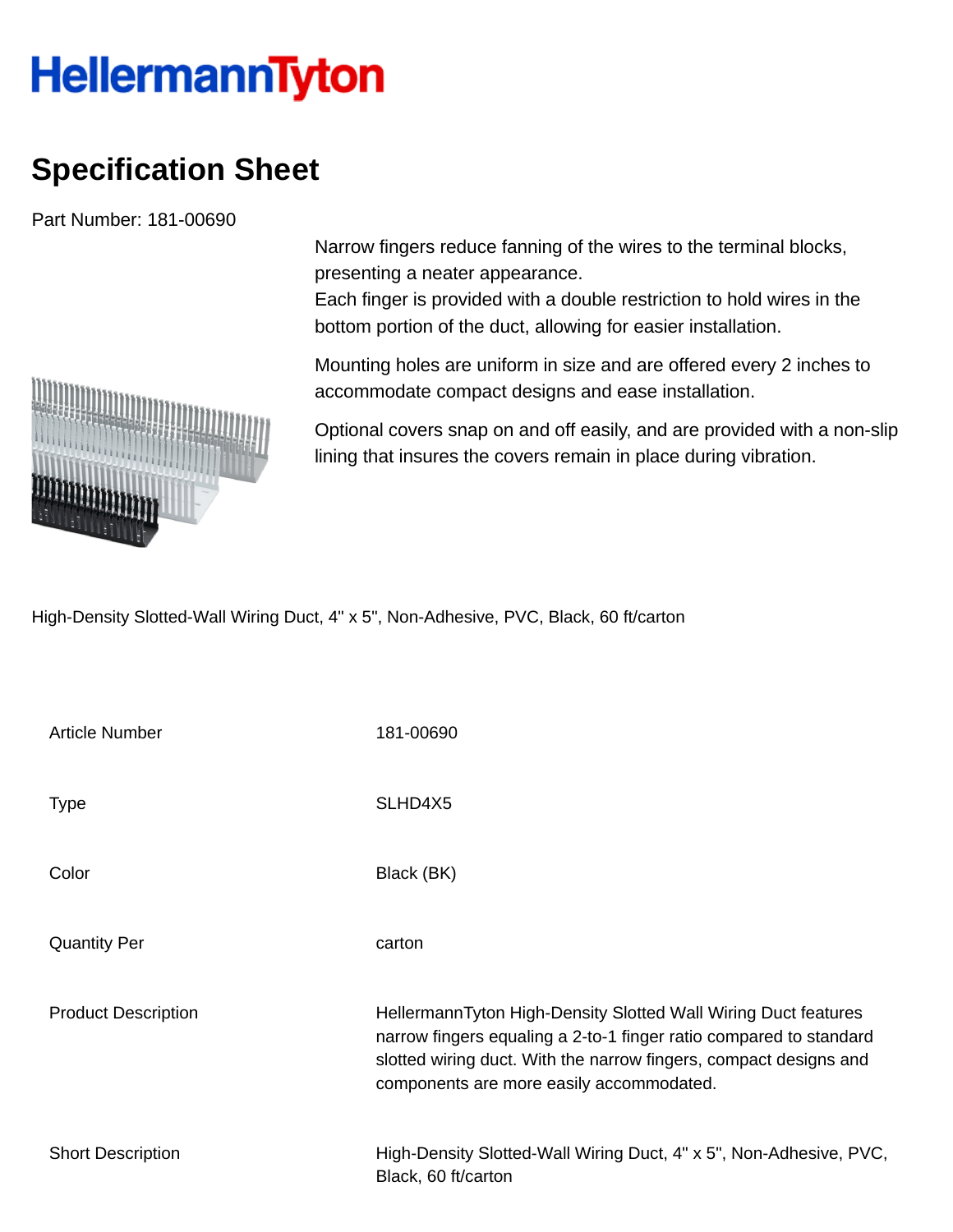| Length L (Imperial)              | 6.0                     |
|----------------------------------|-------------------------|
| Length L (Metric)                | 1.83                    |
| <b>Fixation Method</b>           | Non-Adhesive            |
| Width W (Imperial)               | 4.0                     |
| Width W (Metric)                 | 101.6                   |
| Height H (Imperial)              | 5.07                    |
| Height H (Metric)                | 128.8                   |
| Mounting Hole Centers (Imperial) | 2.0                     |
|                                  |                         |
|                                  |                         |
| Material                         | Polyvinylchloride (PVC) |
| <b>Material Shortcut</b>         | <b>PVC</b>              |
| Flammability                     | Self-extinguishing      |
| <b>Halogen Free</b>              | No                      |
| <b>Operating Temperature</b>     | +122°F (+50°C)          |